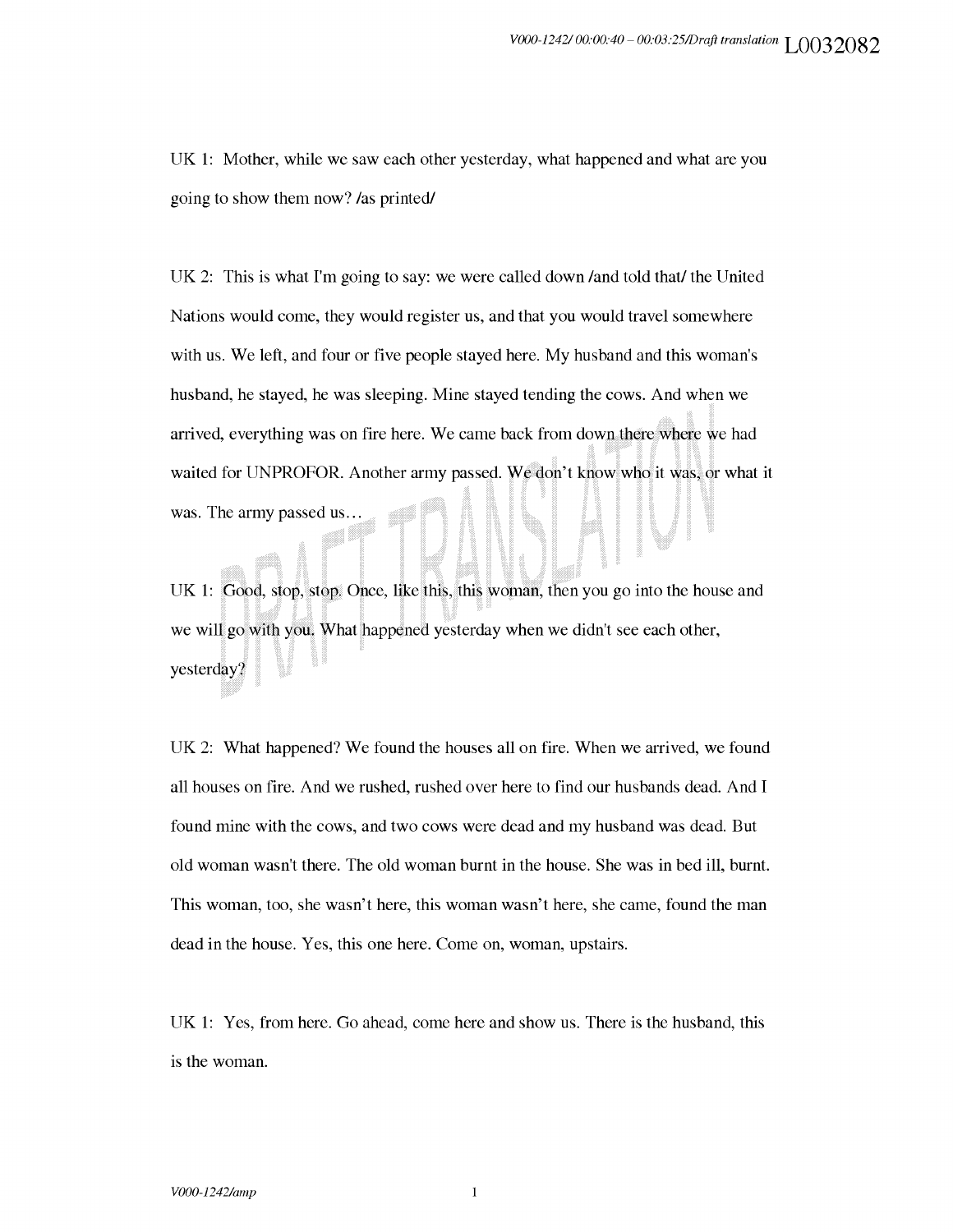UK 2: Here, this is the woman, this is her husband. He was sleeping here, he was sick.

UK 1: Just a moment, from here, you stand here, and you do this. You stand here like this. All right.

UK 2: Here, let me show you. This woman wasn't here. Her husband is ill. He was in bed. When we arrived, we found him dead. Well, that's what I can tell you. (unclear). He can't hear, /he's/ deaf.

UK 1: How did you, how did you, I mean, did they meet? /as printed/

UK 2: Yes, you see, here, do you see this. He was executed, executed, you see, in the head. (unclear) it's been five years that he has been ill (unclear).